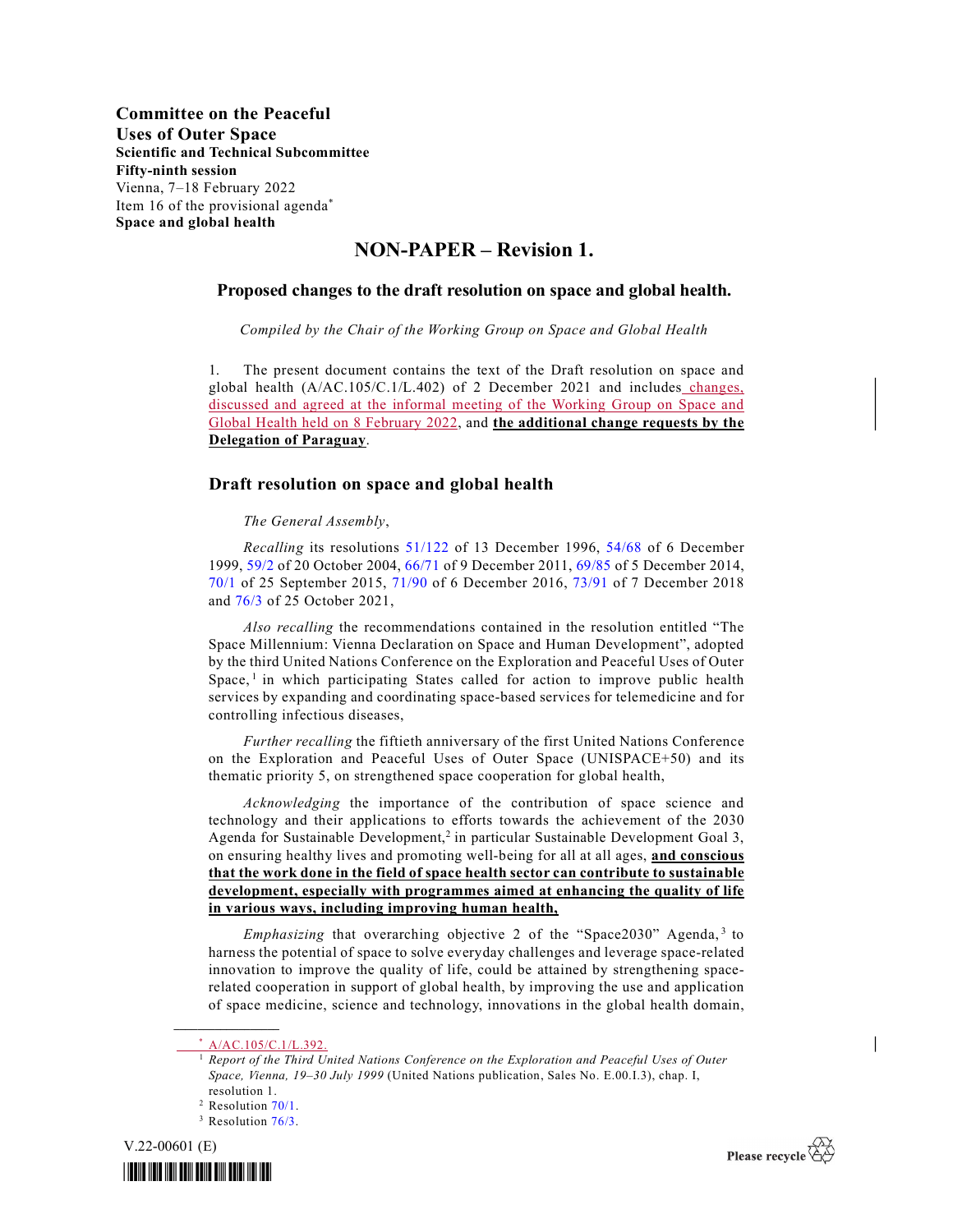cooperation and the sharing of information, including developing mechanism to maintain confidentiality of personal data, and tools to improve research advancement, the timeliness and effectiveness of public health and health-care interventions, and by enhancing capacity-building in space medicine, science and technology,

 Convinced of the importance and recognizing the existing contributions of space science, space technology and space applications to enhance space life sciences and digital health technologies, such as telehealth, telemedicine  $\frac{4}{3}$  and teleepidemiology, for the prevention and control of diseases and global health issues, the promotion of human health, environmental health, animal health and food sourcing and supply, and the advancement of medical research and health practices, including the provision of health-care services to individuals and communities irrespective of geographical location as a means of promoting equitable, affordable and universal access to health for all,

## Noting with concern that among the gaps in the area of telemedicine and telehealth are the limited uptake of information technology in the public health infrastructure; the low level of competence of most medical staff in applying digital technologies and information systems in health care and for medical diagnosis, pharmacy access; the lack of harmonized data-sharing standards among the various manufacturers of medical equipment,

 Noting with satisfaction the work of the Committee on the Peaceful Uses of Outer Space, its subsidiary bodies and the Office for Outer Space Affairs of the Secretariat in the area of space and global health, including in the framework of action team 6, on public health, established to implement the recommendations of the third United Nations Conference on the Exploration and Peaceful Uses of Outer Space, as well as the action team 6 follow-up initiative, the Expert Group on Space and Global Health, UNISPACE+50 thematic priority 5, on strengthened space cooperation for global health, and the Working Group on Space and Global Health of the Scientific and Technical Subcommittee of the Committee, and welcoming the report of the Working Group on Space and Global Health (A/AC.105/C.1/L.403) on the work conducted under its multi-year work plan,

 Deeply concerned about the devastating global effects of emerging infectious diseases and other emergencies with an impact on health, including the coronavirus disease (COVID-19) pandemic, to the detriment of human life, society and development, and urging the international community to embrace a One Health approach by strengthening the role of space-based solutions, in particular telehealth, in monitoring, preparedness and response activities,

 1. Encourages United Nations entities, intergovernmental organizations, Governments and the private sector to pursue effective coordination in all key space activities relevant to global health;

2. Encourages formalized cooperation between health authorities and space authorities at the domestic level, and welcomes existing cross-sectoral networks that foster the exchange of ideas between the space and health sectors;

 3. Encourages Member States to establish a policy-enabled environment and governance mechanisms, with due consideration of legal and ethical issues, for removing barriers to the effective use of space-based technologies, including telemedicine solutions and other emergent technologies;

Also encourages Member States to promote open data-sharing policies and participatory approaches to developing and improving access to all geospatial

 $\mathcal{L}_\text{max}$ 

<sup>4</sup> Footnote to include telepharmacy and other care-production activities and refer to previous documents Telemedicine: This broad term refers to the use of telecommunication, satellite communication and information technology to provide clinical health care from a distance and includes many active and relevant sub-fields such as tele-cardiology, tele-radiology, teleophthalmology, tele-oncology, tele-pharmacy, tele-surgery, tele-dermatology, and other developing fields.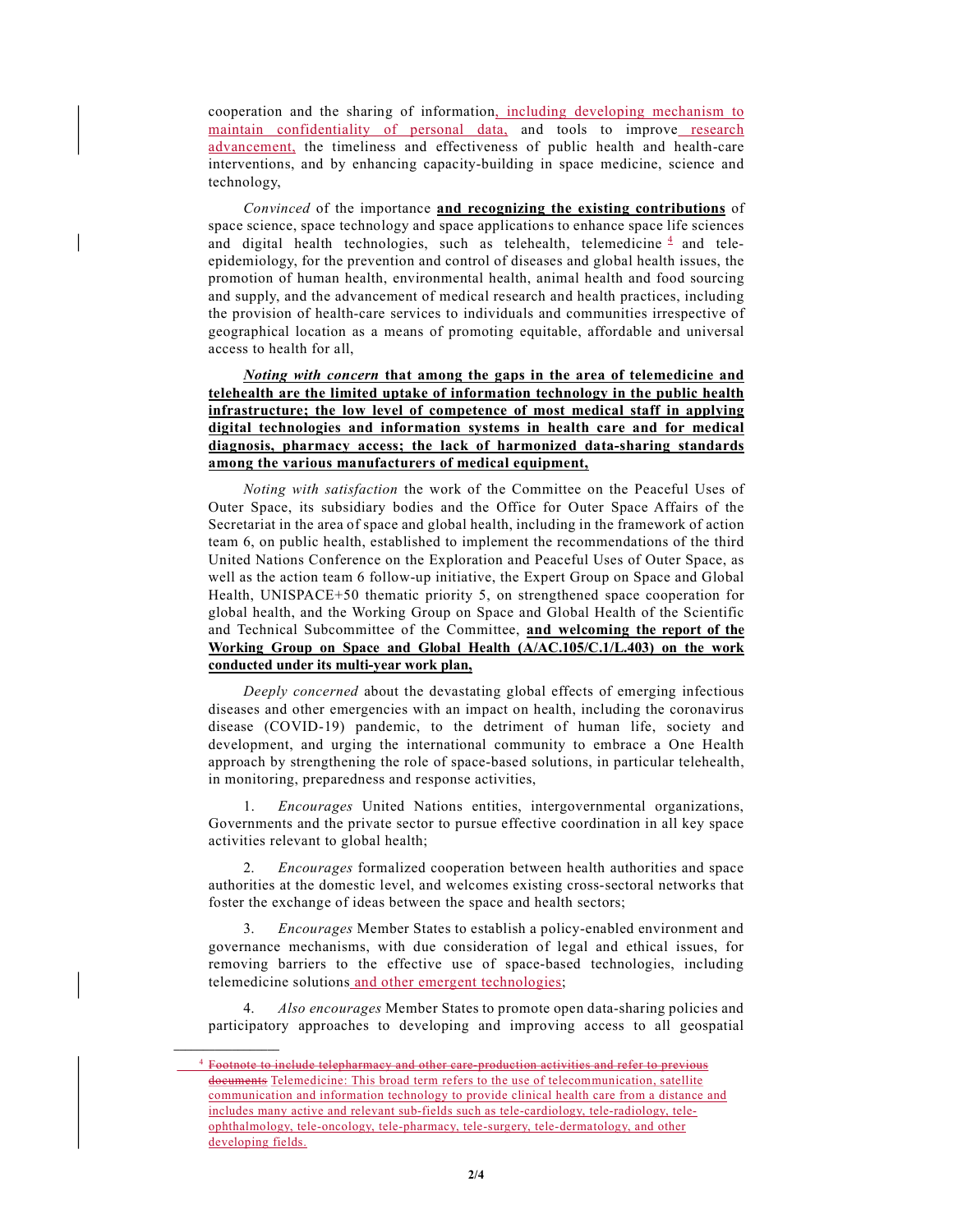information relevant to global health, including remote sensing and Earth observation data, whenever possible;

5. Further encourages Member States to enable organizational and technical interoperability and promote research and innovation activities to facilitate the development and implementation of space-based science and technology in the health sector;

 6. Urges United Nations entities and intergovernmental organizations to support the wider development of, equitable access to and application of space solutions for global health, public health<u>, including epidemics and pandemics</u>, emergencies that may have an impact on health, and the individual health needs of Member States, and encourages the implementation of a broader range of space solutions for sustainable development, including public-private partnerships;

 7. Encourages Member States and participating entities to advance their efforts related to the geotagging of all assets relevant to health systems, including health information systems, and to make them available to further the attainment of health goals;

 7 bis. Encourages Member States to recognize the relevance of accessing the space environment and space analogues<sup>5</sup> for health and life sciences research and development, especially in the area of astronaut health for social and economic benefit on Earth;

 7 ter. Encourages Member States to actively promote international cooperation in the field of space medicine on the basis of equal opportunities for all interested participants in the interests of humankind's further exploration of outer space, and also the creation of a scientific and technological base for further development and application in the interests of global health;

8. Encourages Member States to conduct appropriate drills and exercises to benchmark their operational preparedness and response capacities and capabilities for the appropriate use of space technologies in responding to global health events;

9. Welcomes the establishment of a dedicated, cooperative, globally accessible, multifaceted platform based in Geneva to promote effective collaboration on space and global health issues among Member States, United Nations entities, other international organizations and relevant actors;

 10. Emphasizes that all key activities, reference documents and plans relevant to space for global health carried out or prepared by United Nations entities should be monitored and compiled on an annual basis, including those of the World Health Organization, other international organizations and States members of the Committee on the Peaceful Uses of Outer Space, as well as, to the extent possible, non-governmental organizations and other non-governmental actors, and also emphasizes that the resulting annual compilation of activities should serve as a reference to identify and discuss gaps and opportunities and should be shared broadly in an effort to raise awareness and promote cooperation among relevant actors in this domain;

 11. Recognizes the importance of analysing and assessing the roles and interests of current actors in the domain of space and global health, with the aim of promoting synergy, complementarity, cooperation and coordination among all actors;

12. Emphasizes the need to enhance, in an equitable and sustainable manner, intersectoral coordination and cooperation for effective international, regional, national and subnational capacity-building activities relevant to the application of space science and technology in the field of global health;

 $\_$ 

 $\frac{5}{5}$  Space analogues (e.g., parabolic flights, bed rest studies, Antarctica, and other isolated, confined, extreme (ICE) environments which simulate the space environment on Earth)